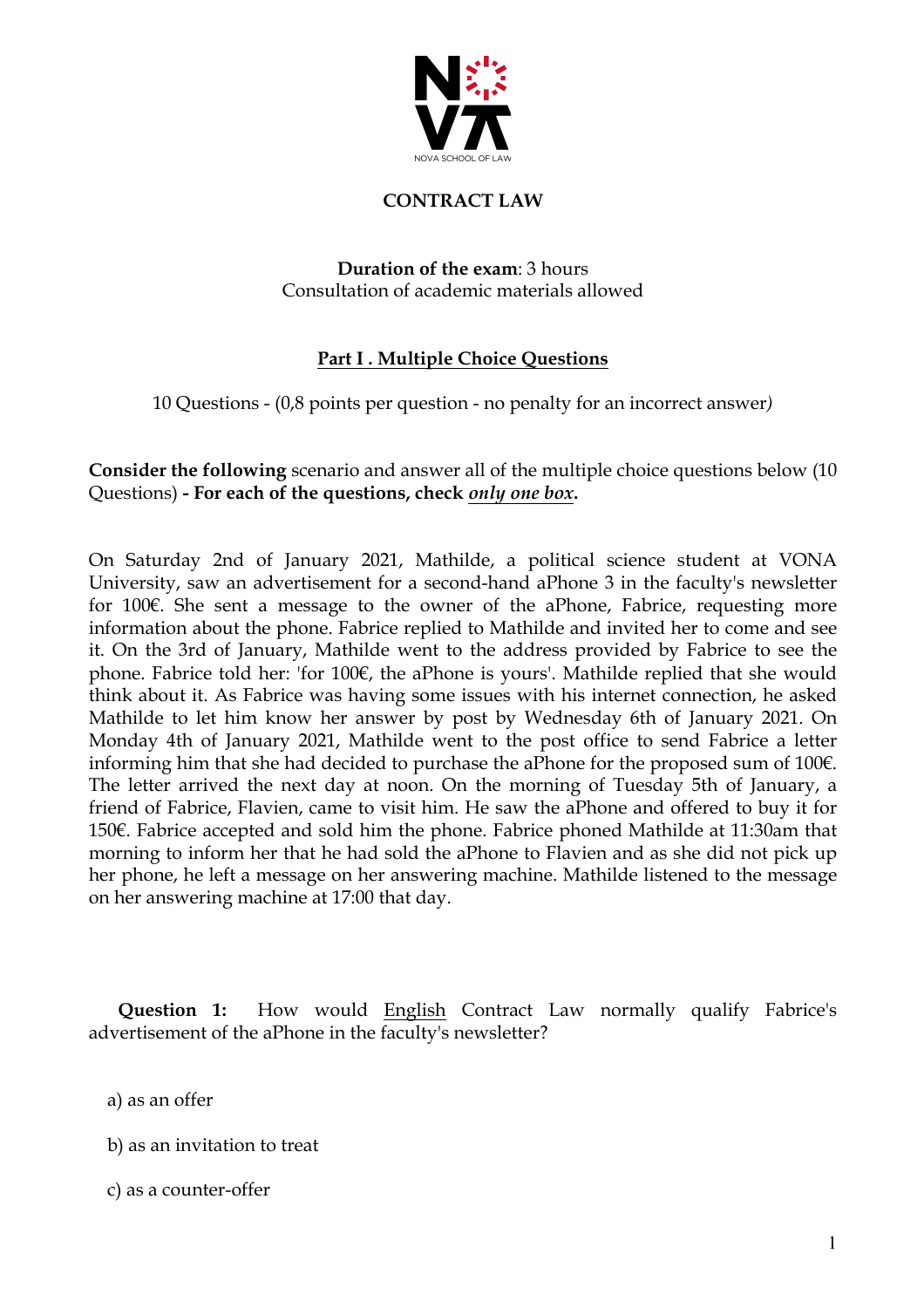

d) all of the above

**Question 2:** How would Portuguese Contract Law normally qualify Fabrice's advertisement of the aPhone in the faculty's newsletter?

- a) as an invitation to treat
- b) as an offer
- c) as a counter-offer
- d) all of the above

**Question 3:** How would English Contract law normally qualify Fabrice's statement: 'for 100€, the aPhone is yours'?

- a) as an invitation to treat
- b) as an offer
- c) as a counter-offer
- d) none of the above

**Question 4.** Under English Contract Law, did Fabrice validly revoke his offer to Mathilde?

a) Yes, he validly revoked his offer when he sold the aPhone to Flavien

 b) Yes, he validly revoked his offer when he phoned Mathilde and left a message on her answering machine

 c) No, he did not validly revoke his offer to Mathilde because the revocation took place within the time period he had given to Mathilde to accept the offer

d) None of the above

**Question 5.** What is the position of Portuguese Contract Law in relation to the revocation of an offer?

 a) It generally considers that an offer can only be revoked before or at the same time as the offer is received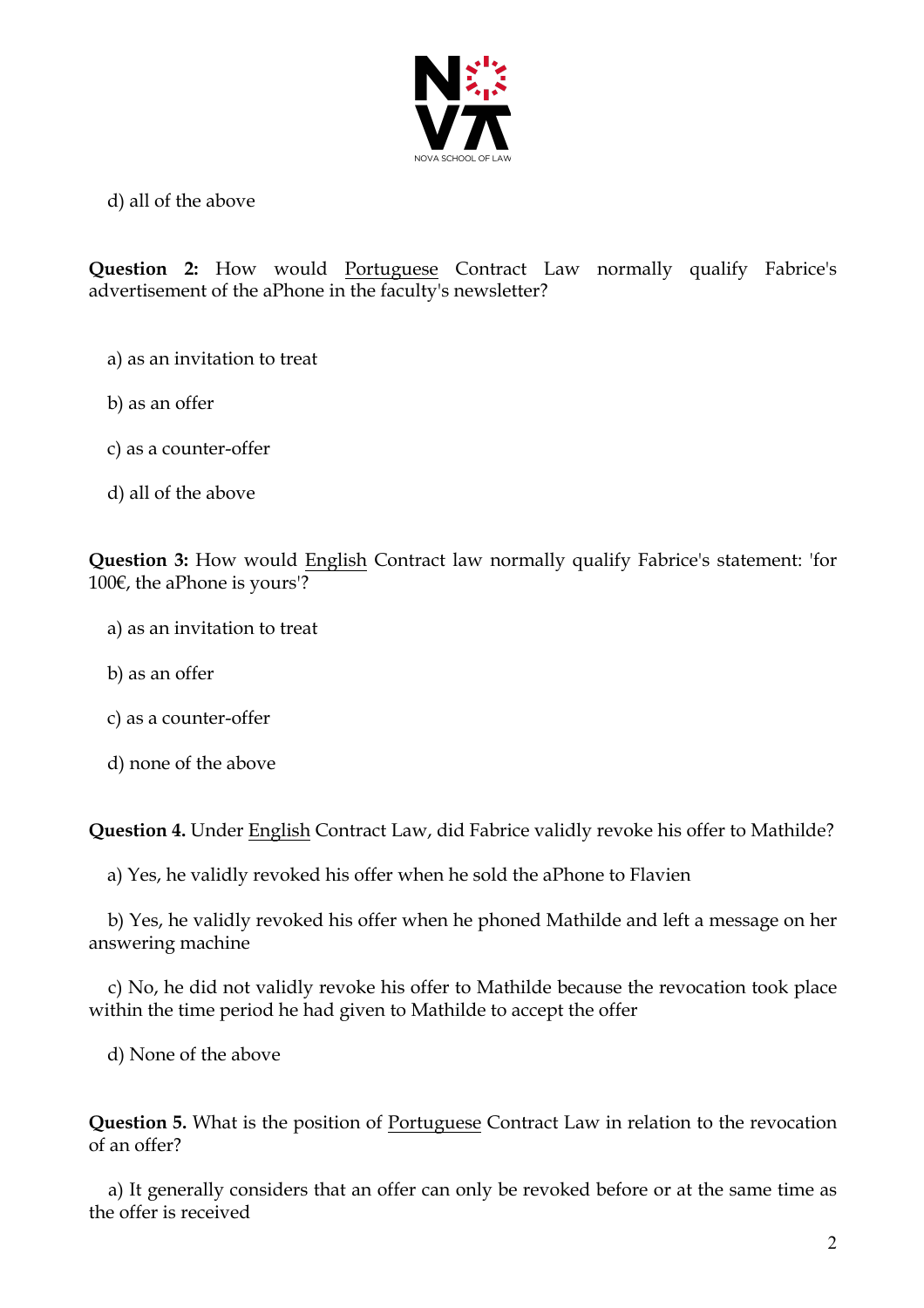

b) It considers that an offer is normally not revocable once the offer has been received

 c) It considers that an offer made to the public can be revoked provided that the revocation is made in the same form or in an equivalent form of the offer

d) all of the above

**Question 6.** Which of the following statements most accurately summarises the position in French contract law in relation to Fabrice's revocation of his offer?

a) French law would consider that no contract has been formed

 b) French law would consider the revocation to be abusive as it frustrated the legitimate expectations of Mathilde

c) Fabrice may incur extra-contractual liability under French Law

d) all of the above

**Question 7.** In French Contract Law, at which point, if at all, would a legally binding contract between Fabrice and Mathilde be deemed to have been formed?

 a) when Mathilde went to Fabrice's house and Fabrice told her: 'for 100€, the aPhone is yours'

 b) when Mathilde posted the letter informing Fabrice of her decision to buy the phone on Monday 4th of January 2021

c) when Fabrice received Mathilde's letter on Tuesday 5th of January 2021 at noon

 d) a legally binding contract was never formed between Mathilde and Fabrice in French Contract Law

**Question 8.** In English Contract Law, at which point, if at all, would a legally binding contract between Fabrice and Mathilde be deemed to have been formed?

 a) when Mathilde went to Fabrice' house and Fabrice told her: 'for 100€, the aPhone is yours'

 b) when Mathilde posted the letter informing Fabrice of her decision to buy the aPhone on Monday 4th of January 2021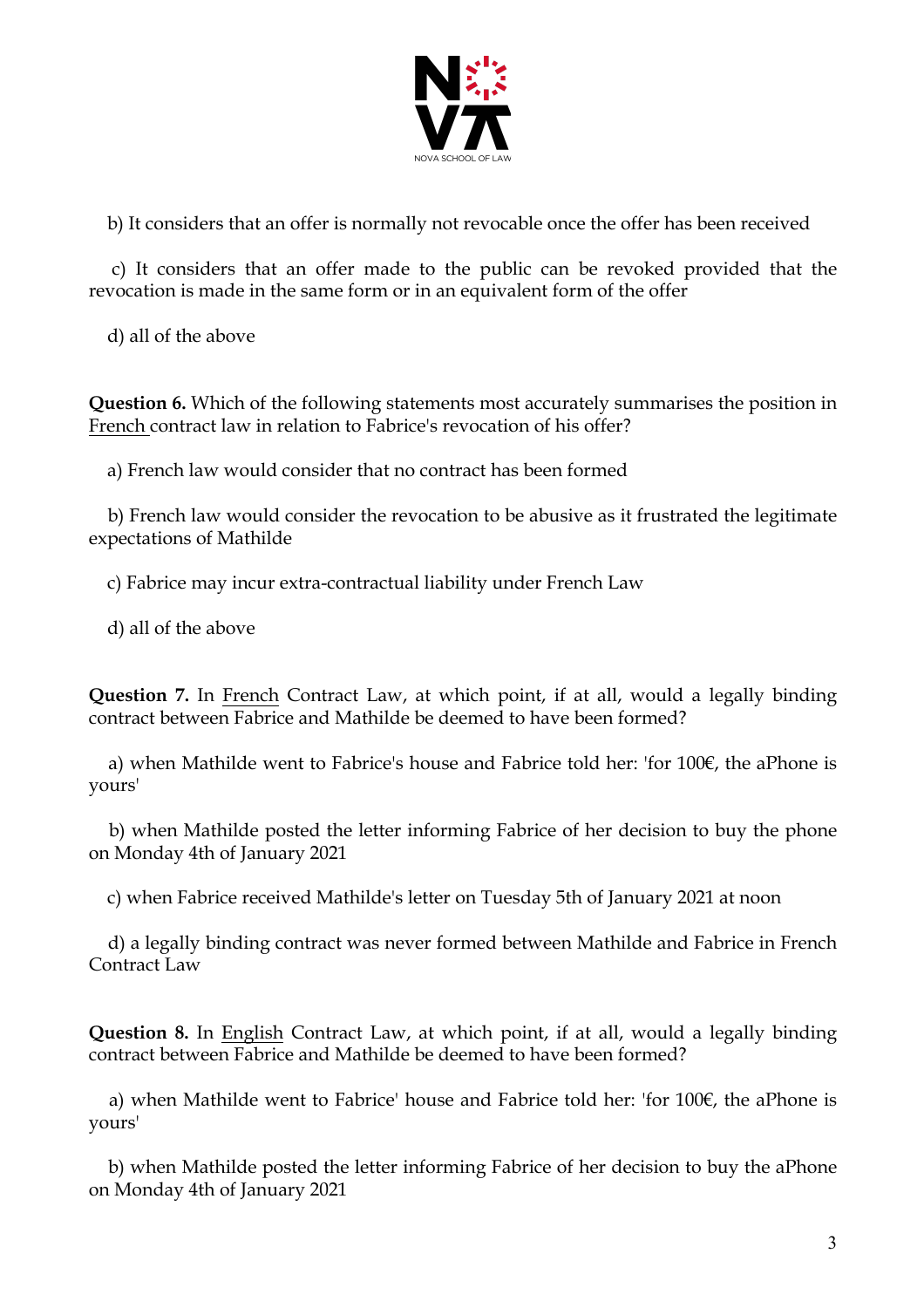

c) when Fabrice received Mathilde's letter on Tuesday 5th of January 2021 at noon

 d) a legally binding contract was never formed between Mathilde and Fabrice in English Contract Law

**Question 9**. Now imagine that the communication between Mathilde and Fabrice had taken place via email, rather than via post, so that Mathilde had sent Fabrice an email on Monday 4th of January 2021 informing him that she had decided to purchase the aPhone for the proposed sum of 100€. The email arrived on Fabrice's server a few minutes later, however, Fabrice was not able to see the email then as it was automatically sent to its spam folder. Fabrice only saw the email the next day when he checked his spam folder around noon. Indicate which of the following statements best represents the opinion of the majority of authors in English Contract Law:

 a) a legally binding contract was formed when Mathilde went to Fabrice' house and Fabrice told her: 'for 100€, the aPhone is yours'

 b) a legally binding contract was formed when Mathilde sent the email to Fabrice informing him of her decision to buy the aPhone on Monday 4th of January 2021

 c) a legally binding contract was formed when Fabrice read the email on Tuesday 5th of January at noon.

d) none of the above

### **Question 10.**

Under the Principles of European Contract Law, did Fabrice validly revoke his offer to Mathilde?

 a) Yes, he validly revoked his offer when he phoned Mathilde and left a message on her answering machine on Monday morning

 b) Yes, he validly revoked his offer when Mathilde listened to the message that Fabrice had left on her answering machine on Tuesday at 17:00.

 c) No, he did not validly revoke his offer to Mathilde because the revocation took place within the time period he had given to Mathilde to accept the offer

d) None of the above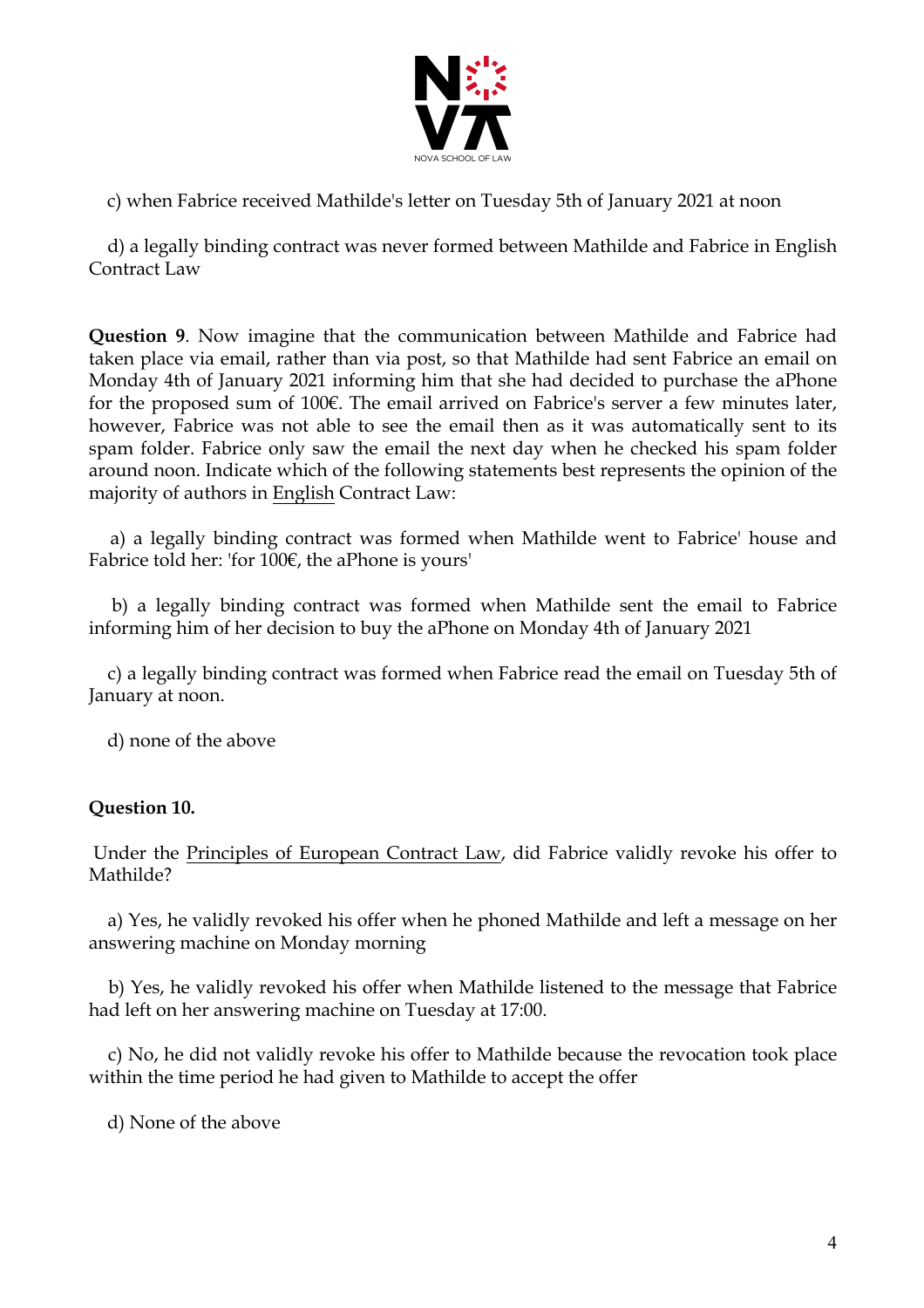

# **Part II . Questions**

## Please **answer 3 and** *only* **3** of the following 5 questions.

### **(4 points per question***)*

**Question 11:** When Cicero's son left home to go study in Athens, Cicero was disappointed to find out that he was not devoting himself to his studies as he had hoped. Cicero sent his son a letter to make him reflect about morally correct behaviour. One of the examples provided by Cicero was the one which became known as the test case of the Famine at Rhodes. The test case goes as follows:

'*suppose, for example, a time of dearth and famine at Rhodes, with provisions at fabulous prices; and suppose that an honest man has imported a large cargo of grain from Alexandria and that to his certain knowledge also several other importers have set sail from Alexandria, and that on the voyage he has sighted their vessels laden with grain and bound for Rhodes; is he to report the fact to the Rhodians or is he to keep his own counsel and sell his own stock at the highest market price? I am assuming the case of a virtuous, upright man, and I am raising the question how a man would think and reason who would not conceal the facts from the Rhodians if he thought that it was immoral to do so, but who might be in doubt whether such silence would really be immoral*.'

**Analyse this test case** in light of the principles which apply to the duty to disclose information during pre-contractual negotiations, and critically reflect upon the role of the duty of good faith in French, English and Portuguese Contract Laws more generally.

**Question 12:** Consider the following scenario:

Alexandra, the owner of a trendy restaurant in London, has hired André to help clean the restaurant. André normally works 3 hours a day, 5 days a week and gets paid £600 a month. With the COVID-19 pandemic, extra health and hygiene measures are now required in order for restaurants to obtain the 'clean and safe' stamp of approval. Alexandra asks André if he would be prepared to do some extra work for a couple of weeks, after which point she would hire someone else to do the extra work. André accepted and carried out the additional tasks which took him an extra hour per day. Alexandra was extremely pleased when her restaurant obtained the 'clean and safe stamp' and told André that there would be a bonus in his pay packet.

When André was paid at the end of the month he was surprised to see only £600 in his pay packet especially due to the fact that he had worked 70 hours instead of his usual 60, in doing extra cleaning as requested. Alexandra has now refused to give him the bonus. She says that her promise of payment came after the additional cleaning had been carried out. André comes to see you to seek legal advice and asks whether he would be able to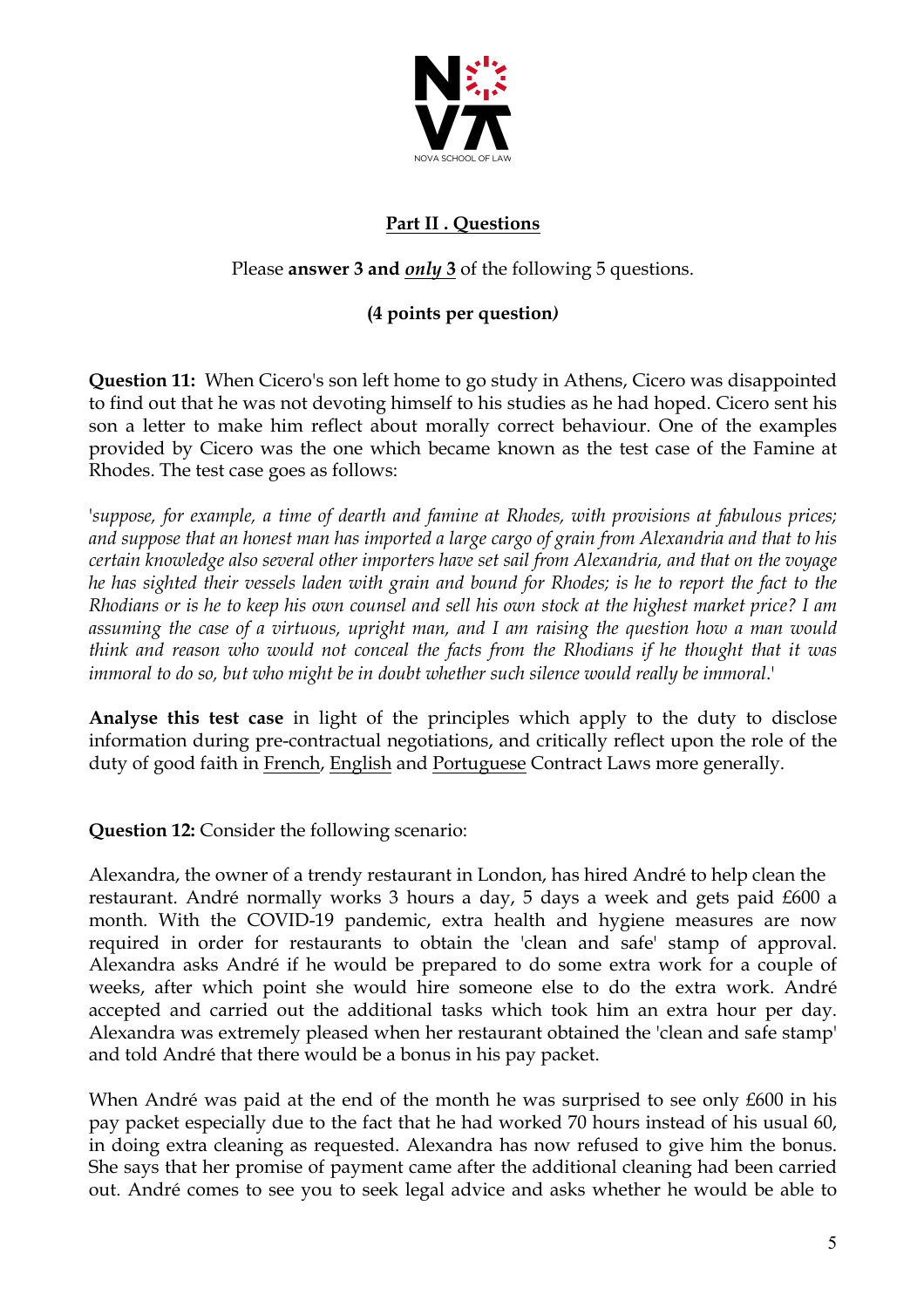

### enforce Alexandra's promise under English Contract Law? **Support and illustrate your answer with case law**.

**Question 13:** Article 1130 of the French Civil Code provides that:

Mistake, fraud and duress vitiate consent where they are of such a nature that, without them, one of the parties would not have contracted or would have contracted on substantially different terms.

The decisive character is assessed in the light of the person and of the circumstances in which consent was given.

**Explain and analyse this article** in light of the principles applicable to mistake and fraud in French Contract Law. Are the same principles applicable in English Contract Law? **Illustrate your answer with case law**.

**Question 14**: Consider the following scenario:

Hugo used to work as a barman in a pub in Manchester. However, his father, Thierry, insisted that he should quit his job in order to become a vet. In September 2017, Hugo moved to Sheffield to take a veterinary science degree after Thierry promised to give him  $£1,000$  a month for rent and maintenance during his studies. Hugo, who has not been very studious and had to re-sit many exams, has still not graduated. Thierry is very upset about this and has now stopped sending money to Hugo. Hugo comes to see you to seek advice as to whether he can enforce his father's promise under English Contract Law and have him continue to give him £1,000 a month whilst he remains a student. **Advise him using case law to illustrate your answer**.

**Question 15**: Consider the following scenario:

Following the closure of the schools due to the outbreak of new COVID-19 cases, Céline is now home-schooling her 3 children and needs a printer to print the homework sent by their teachers. On the 22nd of January 2021, as she was browsing the internet, she saw a printer on the Sumsang website advertised on 'special offer' for 30€ and decided to buy it. She placed her order online on that same day, the payment was processed straight away and the website displayed a message saying that her order had been processed. 5 minutes later, she received an email confirming receipt of her order. After receiving several hundred orders in just a few hours, Sumsang realised that they had made a mistake in the price advertised and informed Céline, and all the other costumers who had placed an order, that they would not honour their orders for the printers. Since various customers complained, Sumsang replied explaining, firstly, that the Sumsang standard terms of sale published on their website affirm that Sumsang had the right to change the content of the website at any time including prices; secondly, that the display of price-marked goods is